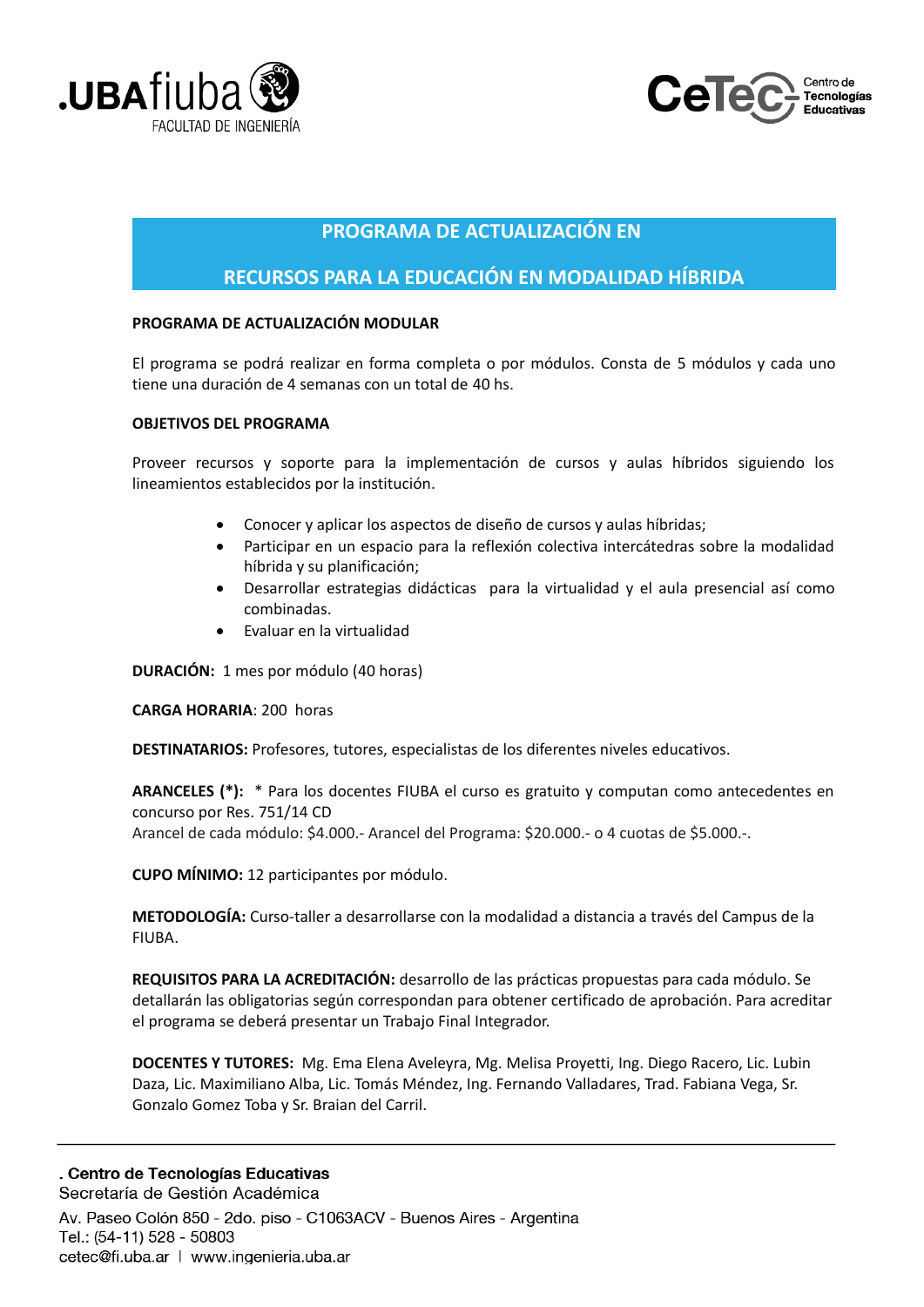



#### **CONTENIDOS**

#### MÓDULO 1: INTRODUCCIÓN A LA ENSEÑANZA HÍBRIDA

¿Qué es la educación híbrida? Tipos de educación híbrida. Ambientes híbridos de aprendizaje. Retos, posibilidades y limitaciones. Aspectos de diseño de cursos híbridos. Estrategias didácticas y metodologías activas centradas en el aprendizaje. Análisis de casos. Rol docente.

Espacios tecnológicos de la enseñanza híbrida. Plataformas de aprendizaje, el caso de Moodle: recursos y actividades. Forma de guardado de archivos en Moodle. ¿Qué borramos cuando borramos un archivo? Trabajar con banco de preguntas. Espacio ocupado por el banco de preguntas. Mejores prácticas a la hora de pasar material de un aula virtual a otra. Hosteando archivos en Google Drive. Hosteando videos en Moodle. Ventajas del SSO con Google del dominio FIUBA.

#### MÓDULO 2: RECURSOS PARA LA ENSEÑANZA Y APRENDIZAJE EN MODALIDAD HÍBRIDA

Ambientes de aprendizaje mediados por tecnologías educativas. Recursos didácticos: recursos educativos abiertos, contenidos interactivos: (nombre que indique que se va a dar) H5P, hoja de ruta, secuencias didácticas.

Comunicación estratégica para la enseñanza híbrida: reconociendo el público objetivo y segmentación según arquetipo; diseño de journey map del estudiante y nurturing de comunicaciones; pertinencia, oportunidad y proximidad del mensaje.

#### MÓDULO 3: VIDEOS Y MODALIDAD HÍBRIDA CON STREAMING

Buenas prácticas para las clases sincrónicas. Puesta en escena de la clase virtual. Concepto de streaming y CDN (red de distribución de contenidos). Comparación entre distintas plataformas de streaming (Meet-Zoom-Adobe Connect). Cómo incentivar la interactividad en vivo. Recursos/complementos para trabajar en clases sincrónicas.

Buenas prácticas para la reutilización de las sesiones grabadas. Cómo indexar un video grabado. Carga de video grabado a Youtube. Ideas de edición básica, recomendaciones, placas de inicio y fin. Cómo integrar a su videos otros videos profesionales. Cómo hacer podcasts desde sus videos.

#### **MÓDULO 4: EVALUACIÓN**

Metodologías de evaluación: tipos y funciones. Evaluación híbrida a través de tareas, autoevaluaciones y foros. Herramientas para la evaluación de los aprendizajes: rúbricas y listas de verificación.

**MÓDULO 5: PROYECTO DE INTEGRACIÓN** (para quienes cursaron los tres módulos)

Planificación de un curso en modalidad híbrida.

cetec@fi.uba.ar | www.ingenieria.uba.ar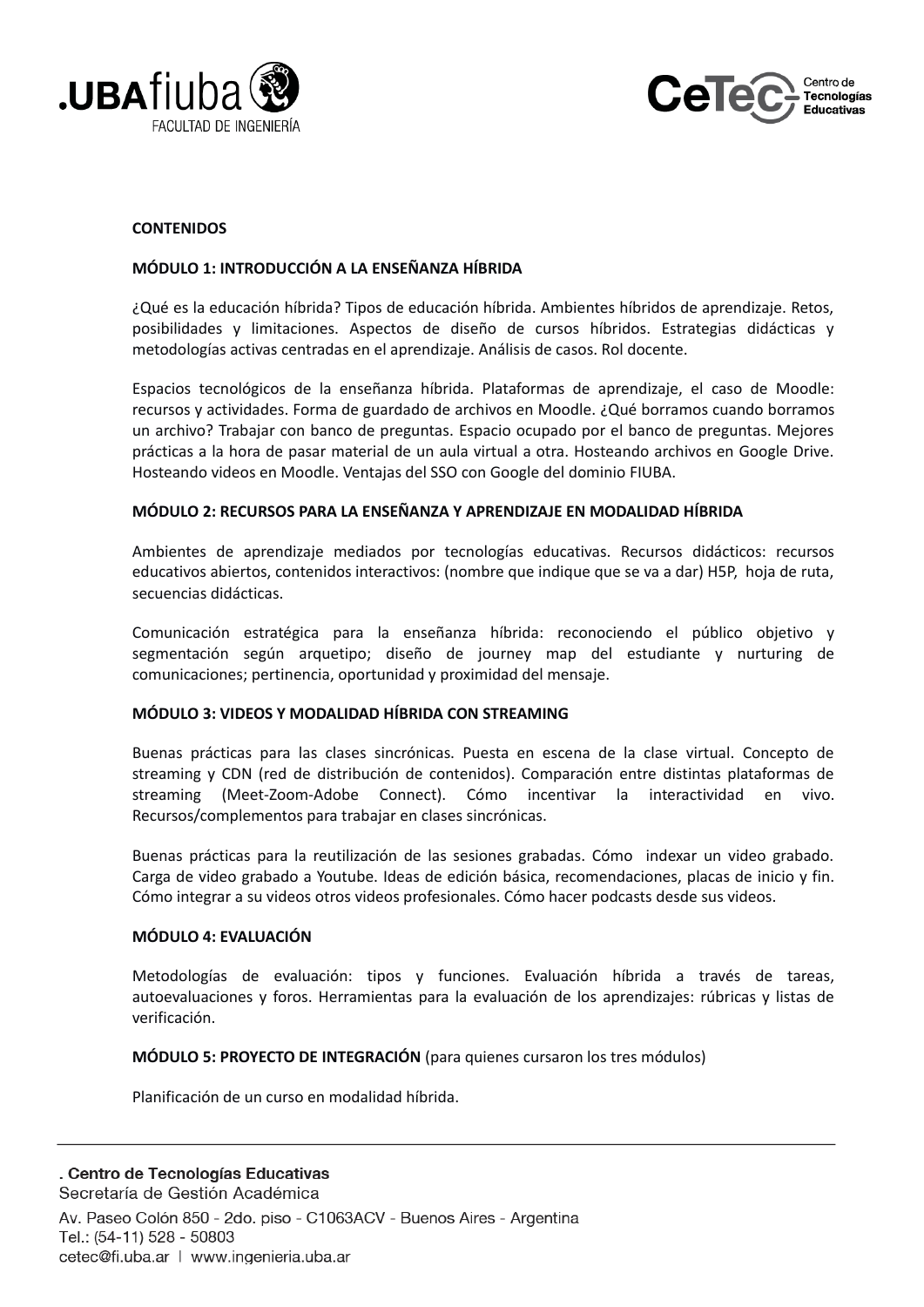



## **CURSO DE FORMACIÓN CONTINUA**

## **GEOGEBRA: SIMULACIONES, 3D Y REALIDAD AUMENTADA**

### **CURSO DE COMPLEMENTACIÓN MODULAR**

El programa se podrá realizar en forma completa o por módulos. Consta de un total de 3 módulos, cada uno tiene una duración de 2 semanas con un total de 60 hs.

#### **OBJETIVOS DEL PROGRAMA**

Que los participantes logren

- Conocer y aplicar las distintas herramientas que ofrece Geogebra para la implementación en un curso:
- Participar en un espacio para la reflexión colectiva intercátedras sobre las distintas formas de incorporar la herramienta en el aula;
- Planificar y diseñar actividades con Geogebra para implementar en sus cursos.  $\bullet$

**DURACIÓN:** 2 semanas cada módulos. Programa completo: 6 semanas.

DESTINATARIOS: Profesores, tutores, especialistas de los diferentes niveles educativos.

ARANCELES (\*): \*Para los docentes FIUBA el curso es gratuito y computan como antecedentes en concurso por Res. 751/14 CD Arancel de cada módulo: \$2.000.- Arancel del Programa: \$6.000.- o 3 cuotas de \$2.000.-.

**CUPO MÍNIMO:** 12 participantes por módulo.

METODOLOGÍA: Curso-taller a desarrollarse con la modalidad a distancia a través del Campus de la FIUBA. Se propone un encuentro sincrónico por módulo.

REQUISITOS PARA LA ACREDITACIÓN: desarrollo de las prácticas propuestas para cada módulo. Se detallarán las obligatorias según correspondan para obtener certificado de aprobación.

DOCENTES Y TUTORES: Mg. Melisa Proyetti, Lic. Maximiliano Alba y Lic. Tomás Méndez.

### **CONTENIDOS**

### MÓDULO 1. PRIMEROS PASOS EN GEOGEBRA

Categorización de materiales educativos. Estudio de casos de implementación de Geogebra en la universidad. Inicio en el uso del Geogebra: instalación de GeoGebra; componentes de la ventana del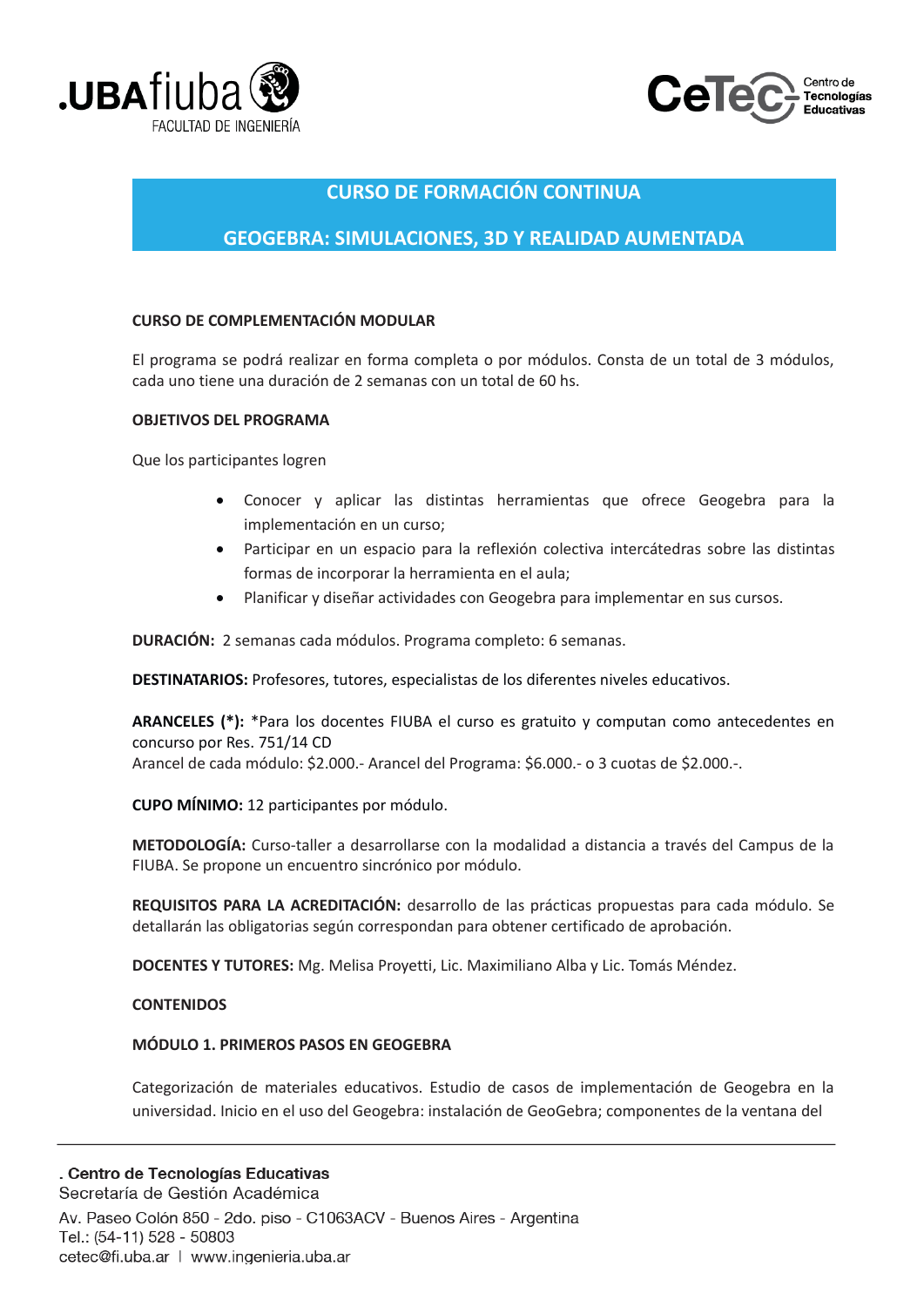



GeoGebra; vistas: álgebra, hoja de cálculo, CAS, gráfica 1 y 2, probabilidades. Creación de cuenta en GeoGebra, guardado y acceso al material, configuraciones de privacidad, creación de carpetas, descarga de material. Acceso a la cuenta de GeoGebra desde el software en PC y móvil; exportar y compartir material. Implementación en plataforma Moodle.

### MÓDULO 2. SIMULADORES EN EL PLANO

La simulación en el proceso de enseñanza y aprendizaje. Herramientas de geogebra: funciones del GeoGebra, deslizadores. Vista: construcción de protocolos. Animaciones. Diseño, desarrollo y evaluación de simuladores.

### MÓDULO 3. REALIDAD AUMENTADA Y GEOGEBRA 3D

Realidad aumentada, realidad virtual y realidad mixta. Tipos y niveles de realidad aumentada. La realidad aumentada en la educación, ventajas de su implementación Realidad aumentada con Geogebra. Vista Geogebra 3D y su uso en dispositivos móviles. Implementación del material diseñado.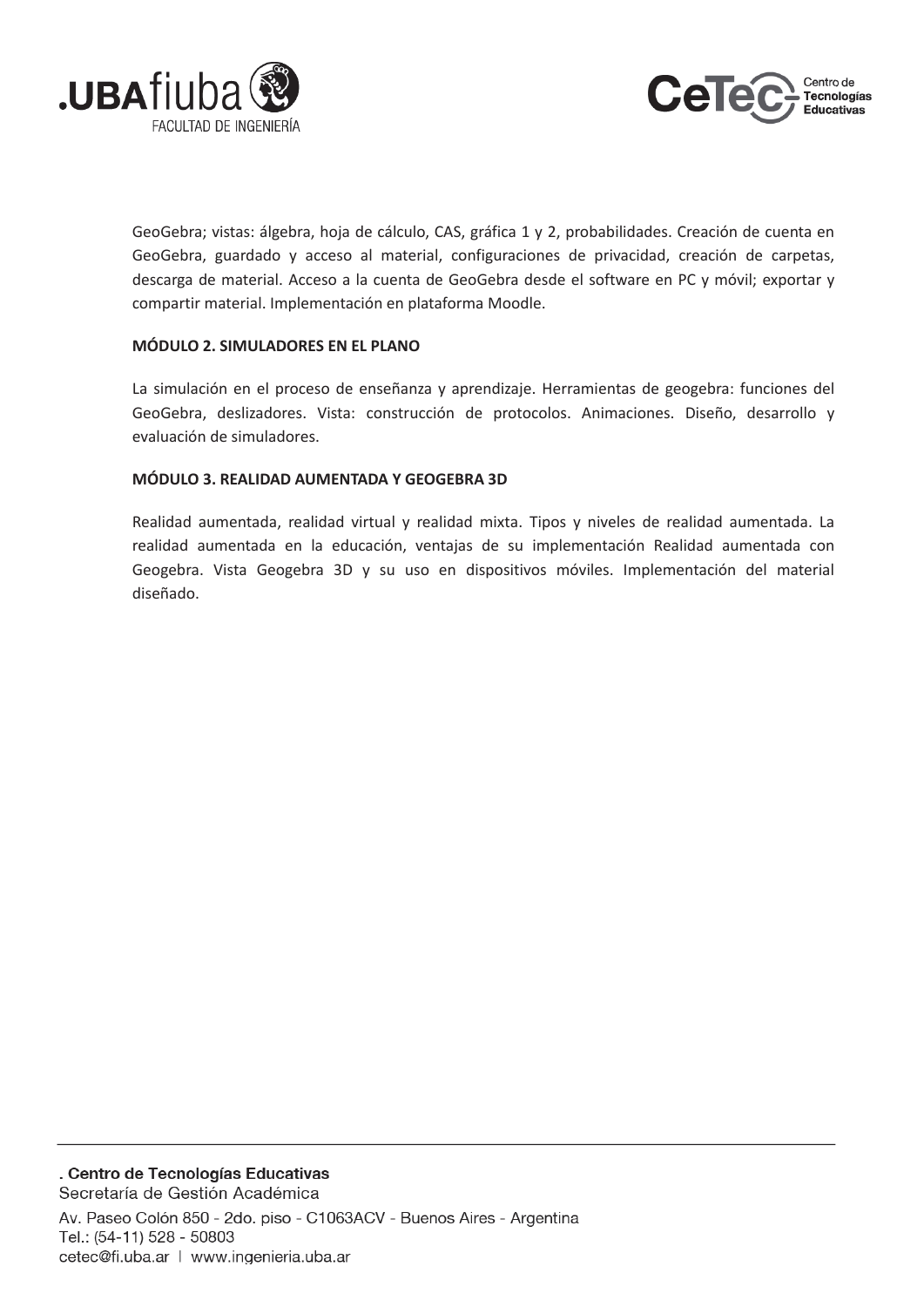



## **MOOC (Massive Open Online Course)**

## **CAPACITACIÓN EN PLATAFORMA MOODLE**

DURACIÓN: 30hs. Curso de Inicio permanente y autogestionado

DESTINATARIOS: Profesores, tutores, especialistas en educación pertenecientes a la FIUBA. Para docentes FIUBA el curso es gratuito y computan como antecedentes en concurso por Res. 751/14 CD.

### **METODOLOGÍA**

Curso-taller a desarrollarse con la modalidad a distancia a través del Campus FIUBA orientado a la comunidad FIUBA.

#### PROGRAMA SINTÉTICO

Elementos y características iniciales del entorno virtual FIUBA. Funcionalidades para el docente editor. Recursos para la presentación de contenidos. Recursos para el diseño de actividades. Alternativas para el seguimiento y evaluación de los alumnos.

#### **RECURSOS NECESARIOS.**

PC y conectividad a Internet.

### REQUISITOS PARA LA ACREDITACIÓN

- Prácticas propuestas para cada módulo.

Se otorgará certificado de asistencia/aprobación.

DOCENTES: Mg. Ema Aveleyra, Mg. Melisa Proyetti, Ing. Diego Racero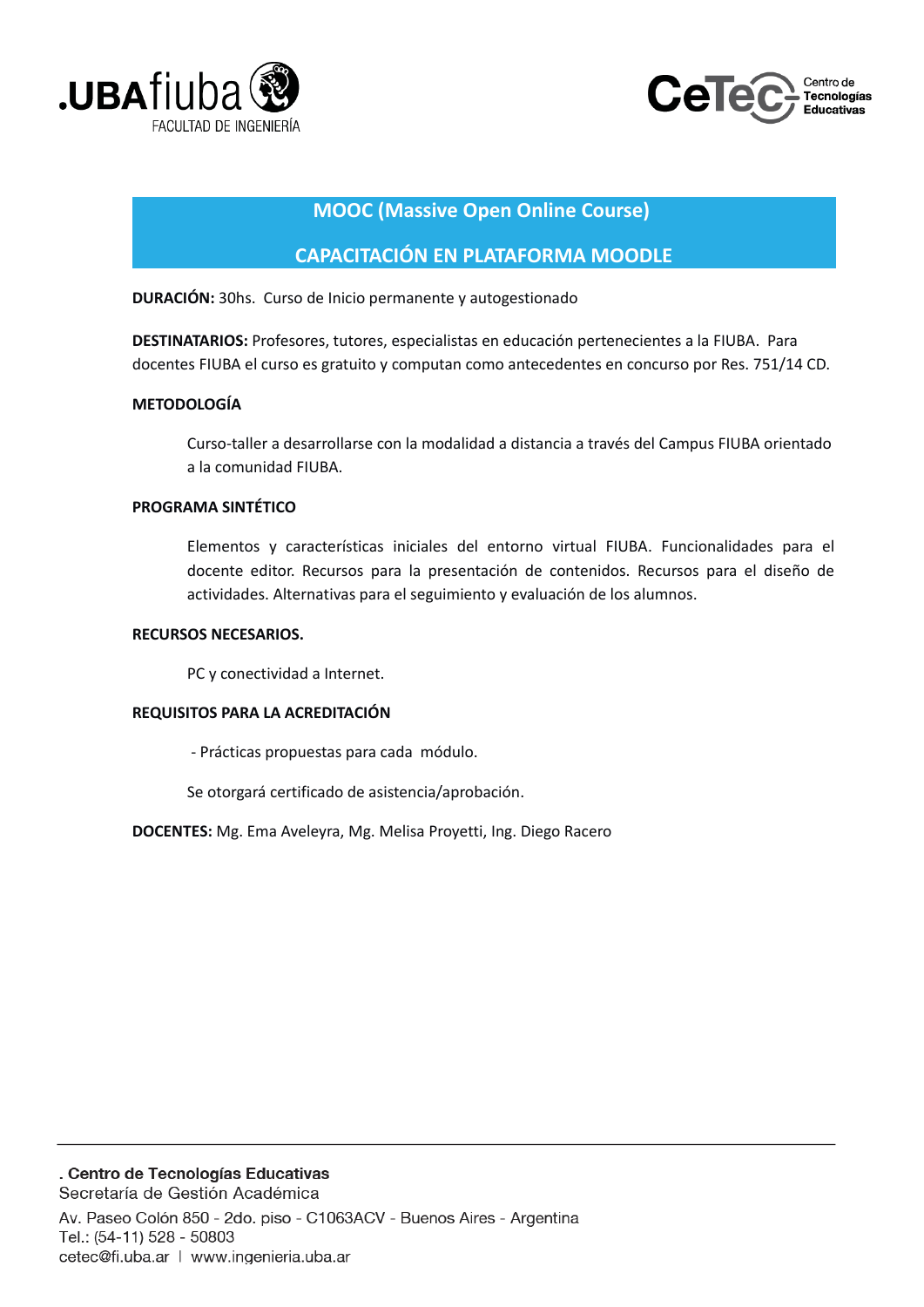



## **MOOC 2 (Massive Open Online Course)**

## **CAPACITACIÓN EN PLATAFORMA MOODLE**

**DURACIÓN:** 75 hs. Curso de Inicio permanente y autogestionado

DESTINATARIOS: Profesores, tutores, especialistas en educación pertenecientes a la FIUBA. Para docentes FIUBA el curso es gratuito y computan como antecedentes en concurso por Res. 751/14 CD

### **METODOLOGÍA**

Curso-taller a desarrollarse con la modalidad a distancia a través del Campus FIUBA.

### **PROGRAMA SINTÉTICO**

Entorno virtual FIUBA nuevas funcionalidades. Recursos para el diseño y reutilización de aulas virtuales. Recursos nativos y externos para la presentación de contenidos. Diseño de actividades y alternativas para el trabajo grupal. Evaluación y calificación con actividades nativas. Recursos para el seguimiento de los estudiantes y el monitoreo estadístico a través de informes y analíticas.

#### **RECURSOS NECESARIOS.**

PC y conectividad a Internet.

### REQUISITOS PARA LA ACREDITACIÓN

- Prácticas propuestas para cada lección.

Se otorgará certificado de asistencia al finalizar el Trabajo Final de Integración.

DOCENTES: Mg. Ema Aveleyra, Mg. Melisa Proyetti, Ing. Diego Racero, Trad. Fabiana Vega, colaborador: Gonzalo Gómez Toba.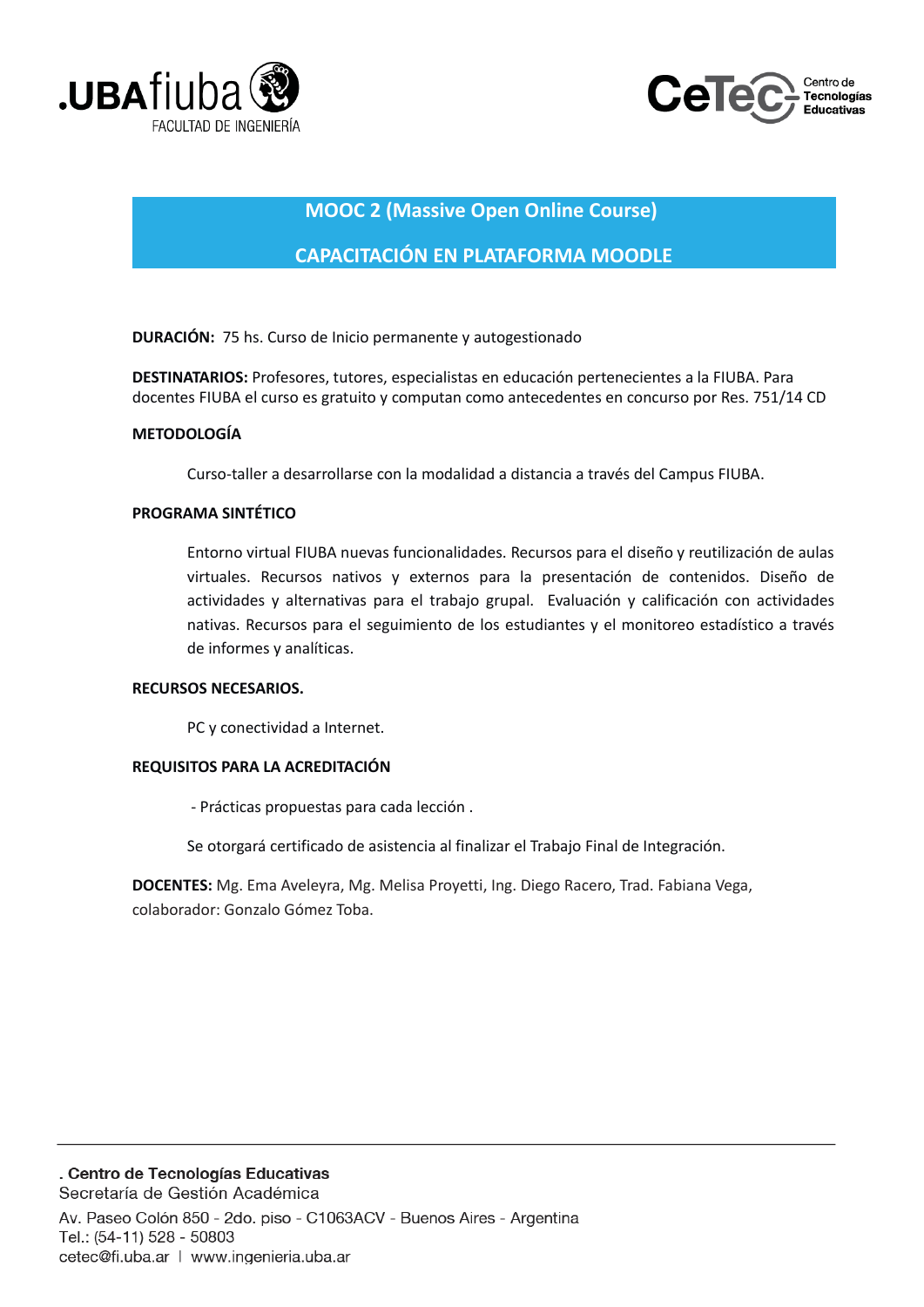



# PROGRAMA DE ACTUALIZACIÓN de POSGRADO EN ENSEÑANZA DE LA INGENIERÍA CON TIC

#### PLAN DE ESTUDIO

El programa propone un trayecto de cursos obligatorios y optativos organizados en cuatro módulos y por áreas temáticas que pueden realizarse en forma independiente como Cursos de Complementación de Posgrado.

#### MÓDULO 1: BASES PEDAGÓGICAS DEL E-LEARNING (120hs) - 8 semanas - 2 semanas cada curso

- Enseñanza y aprendizaje en entornos virtuales
- Planificación de cursos en entornos virtuales. Aplicaciones en el campus FIUBA
- Diseño instruccional para la creación de actividades
- Evaluación en entornos virtuales. Aplicaciones en el Campus FIUBA

### MÓDULO 2: HERRAMIENTAS TIC PARA EL DISEÑO DIDÁCTICO (120hs.) 8 Semanas - 2 semanas

- Fases del diseño didáctico de materiales educativos digitales
- Diseño de Tutoriales y materiales multimedia
- Diseño de applets para educación
- Diseño de páginas HTML dinámicas para educación

#### MÓDULO 3: COMUNICACIÓN AUDIOVISUAL PARA LA ENSEÑANZA VIRTUAL (120hs.) 8 semanas

- Comunicación audiovisual en E-learning
- Diseño y Edición digital de Videos Educativos
- Herramientas de formación sincrónica: "Videostreaming". Usos y posibilidades

MÓDULO 4: PROYECTO DE INTEGRACIÓN (20 horas) (para quienes cursaron los tres módulos) Con orientaciones optativas de diseño y desarrollo con tecnologías emergentes.

#### **OBJETIVOS DEL PROGRAMA:**

Que los participantes logren:

- Conocer las bases para la enseñanza en entornos virtuales. Planificar y diseñar las actividades en Plataforma Moodle utilizando los recursos nativos y recursos importados. Realizar el seguimiento y evaluación de sus alumnos.
- · Conocer los conceptos básicos para el diseño de materiales didácticos con TIC. Explorar herramientas de diseño "open-source" y de acceso libre. Desarrollar materiales y actividades y evaluar su aplicación.
- Conocer los fundamentos de la comunicación audiovisual. Producir materiales audiovisuales para sus clases. Planificar y diseñar actividades utilizando videos y videostreaming.

#### **DURACIÓN: 6 meses**

Carga Horaria de cada área temática: 120hs. Carga Horaria del Programa: 380hs.

## . Centro de Tecnologías Educativas

Secretaría de Gestión Académica Av. Paseo Colón 850 - 2do. piso - C1063ACV - Buenos Aires - Argentina Tel.: (54-11) 528 - 50803 cetec@fi.uba.ar | www.ingenieria.uba.ar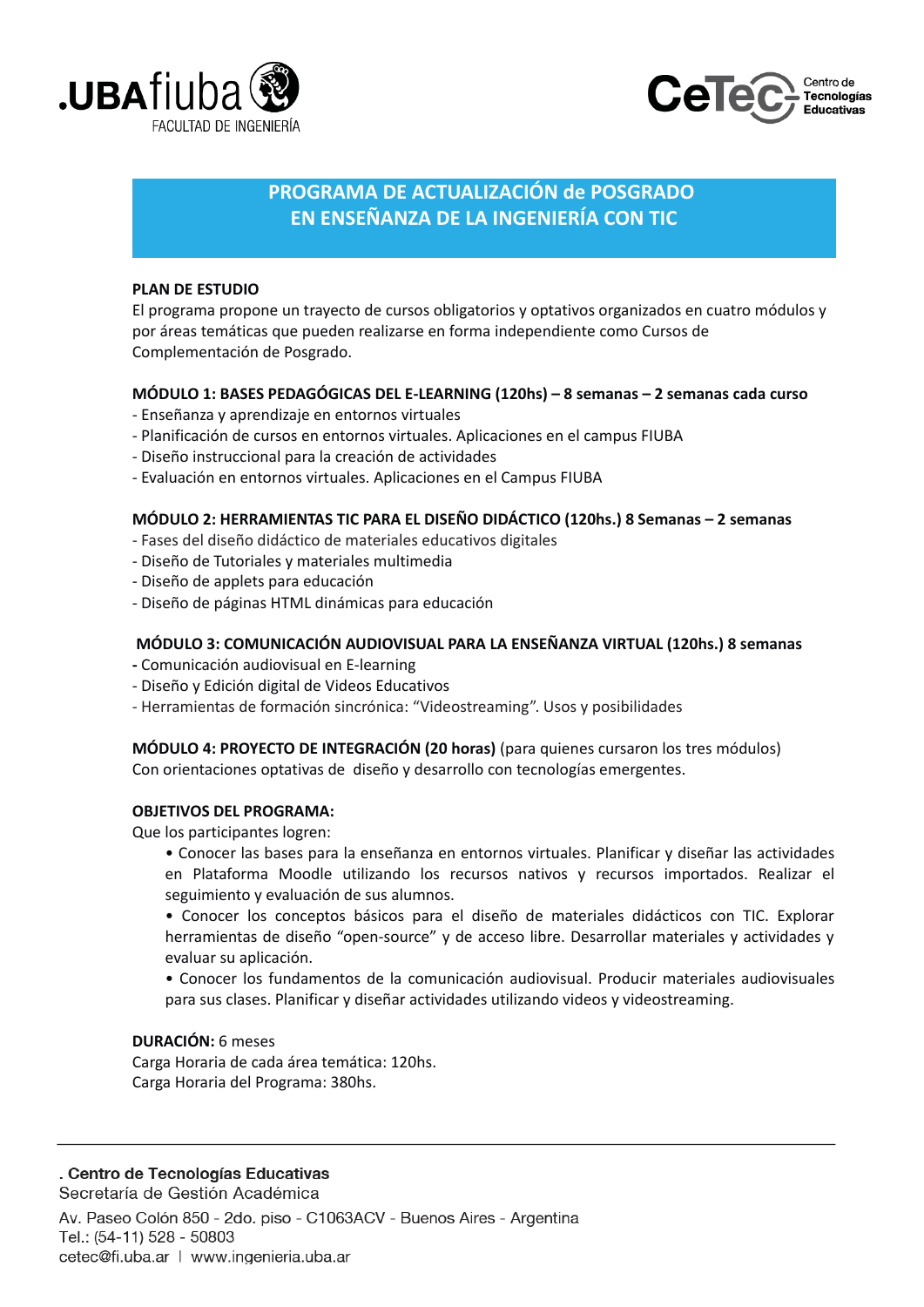



**DESTINATARIOS:** Profesores, tutores, especialistas de los diferentes niveles educativos.

**ARANCELES (\*):** \* Para los docentes FIUBA el curso es gratuito y computan como antecedentes en concurso por Res. 751/14 CD Arancel de cada módulo: \$6.000.- Arancel del Programa: \$24.000.- o 5 cuotas de \$5000.-.

**CUPO MÍNIMO:** 12 participantes por módulo.

METODOLOGÍA: Curso-taller a desarrollarse con la modalidad a distancia a través del Campus FIUBA.

REQUISITOS: Ser graduado universitario

**RECURSOS NECESARIOS: PC v conectividad a Internet.** 

REQUISITOS PARA LA ACREDITACIÓN: Prácticas propuestas para cada módulo y para acreditar el curso completo se deberá presentar un Trabajo Final Integrador. Se otorgará certificado de asistencia y/o aprobación.

DOCENTES: Mg. Ema Aveleyra, Ing. Diego Racero, Trad. Fabiana Vega, Lic. Jorge Comas, Lic. Sergio Rossi, Mg. Melisa Proyetti, Ing. Adrián Ferrini. Colaborador: Sr. Gonzalo Gómez Toba.

#### **CONTENIDOS**

#### MÓDULO 1: BASES PEDAGÓGICAS PARA E-LEARNING

Enseñanza y Aprendizaje en entornos virtuales Diseño del entorno de un curso. Gestión de la plataforma: configuración del curso, matriculación de estudiantes (asignación de roles). Copia de seguridad y reinicio de cursos. Manejo de bloques: calendario, novedades, entre otros.

Planificación de cursos en entornos virtuales. Aplicaciones en el campus FIUBA. Etapas en el diseño de cursos. Diferentes estilos de aprendizaje/enseñanza online. Roles y funciones del docente: tutor, profesor, facilitador. Selección de recursos y actividades: sincrónicas y asincrónicas; entre las cuales están etiqueta, archivo, carpeta, url, tarea, formas de comunicación y páginas web. Repositorio y concepto de objetos de aprendizaje (OA). Planificación de un curso y selección de algunas actividades.

Diseño Instruccional para la creación de actividades. Aplicaciones en el campus FIUBA. Modelos para el diseño instruccional: ADDIE. Diseño inicial de una unidad. Uso avanzado de recursos interactivos: lección y Taller. Seguimiento personalizado de estudiantes. Informes y calificaciones.

Evaluación en entornos virtuales en el campus FIUBA. Tipos de Evaluación: diagnóstico, de Proceso o continua y de producto o final. Autoevaluación. Herramientas del campus FIUBA: cuestionario, consulta, tarea y wiki.